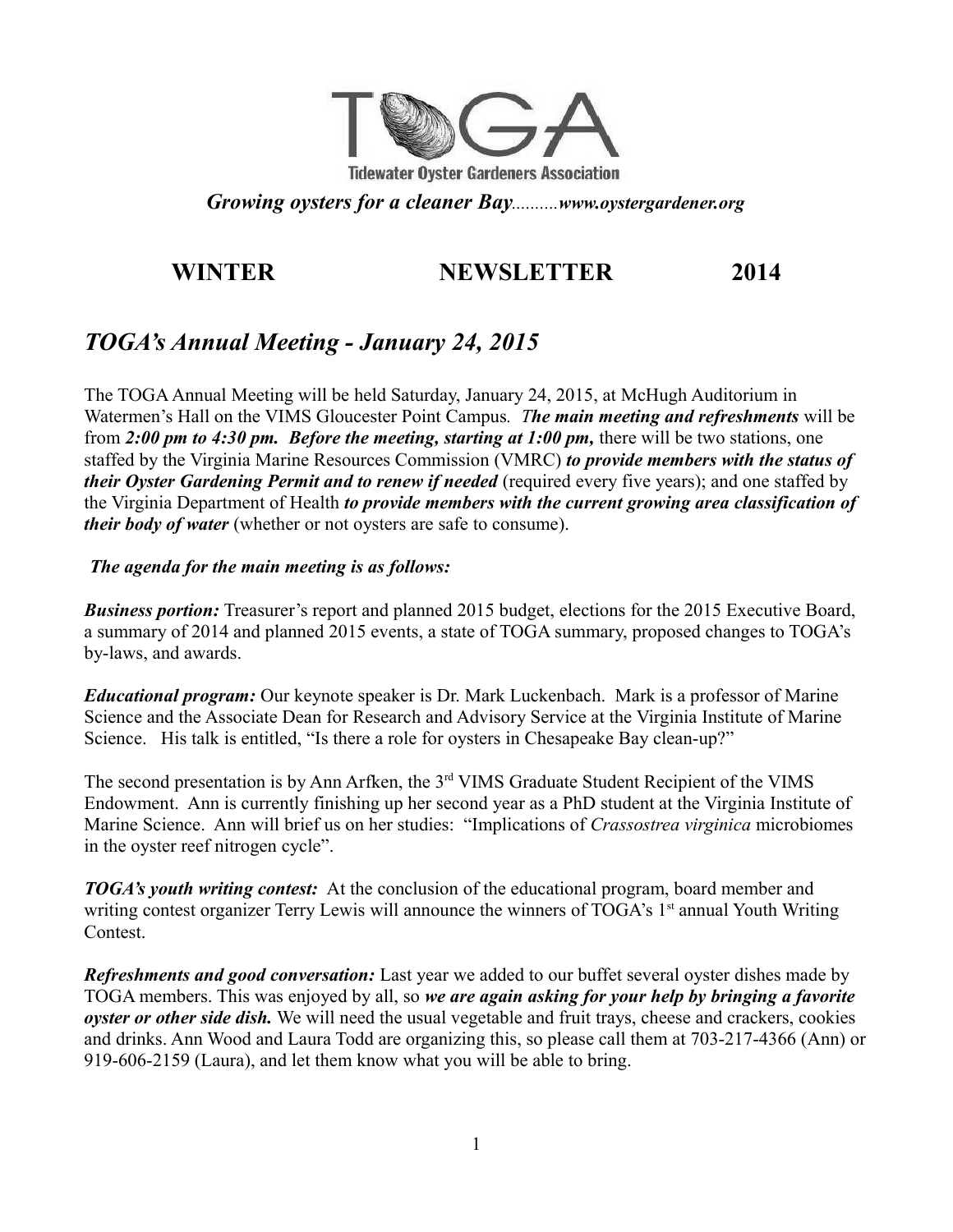# *PROPOSED 2015 EXECUTIVE BOARD*

The current Executive Board has unanimously nominated the following officers for 2015. TOGA members will be able to make additional nominations prior to the election at the Annual Meeting.

|  | Vice PresidentTerry Lewis  |  |
|--|----------------------------|--|
|  | TreasurerCharles Yarbrough |  |
|  |                            |  |

At-Large Members........Vic Spain, Bob Morgan, Jennifer Palazzo, Ben Smith

|                          | The following Members are not elected |                                |  |
|--------------------------|---------------------------------------|--------------------------------|--|
| Past PresidentBrian Wood |                                       | President EmeritaJackie Partin |  |
|                          |                                       |                                |  |

#### *RETIRING BOARD MEMBERS*

*Lynton Land*, Thank you for more than seven years as an at large member, your many years as the Northern Neck Oyster Event organizer, newsletter contributor, technical advice, producing diploid seed for our gardeners whom believe it's essential to have a reproducing oyster in their gardens. Lynton also helped facilitate TOGA's Growth and Longevity Study of which the outcome was quite amazing. Lynton is a great steward of the Bay working with other environmental groups to help reduce pollution and runoff also at the same time try to eradicate invasive plants like "phragmites".

*Natalie Kelly*, Thank you for being a member at large for two terms, organizing two Colonial Beach float builds and volunteering at many other amazing events. Natalie has done an outstanding job as our Newsletter organizer and editor. We have had many accolades from our membership on how much our newsletter has improved and grown since Natalie has taken on this challenging role. Not to worry! Natalie said she will work with us on the next couple of issues to help keep our momentum going. Natalie often drove from Springfield VA to Gloucester Point for our board meetings. We very much appreciate her dedication and efforts. The state of the Brian Wood, MOG

#### **Proposed Amendment Changes to the TOGA By Laws**

We are proposing some minor changes to our current By-Laws to better reflect the manner in which we conduct TOGA business. These proposed changes will be voted on at our upcoming Annual Meeting.

Proposed Amendment Changes to TOGA By-Laws

Article III: Organization, Election, and Duties

Section 1. Office and Term of Office

b. Currently: The term of the office for all officers shall be one calendar year beginning on January 1 and concluding December 31.

b. Proposed: The term of the office for all officers shall be one calendar year beginning at the annual meeting and concluding at the following annual meeting. The annual meeting will be the first meeting of the calendar year.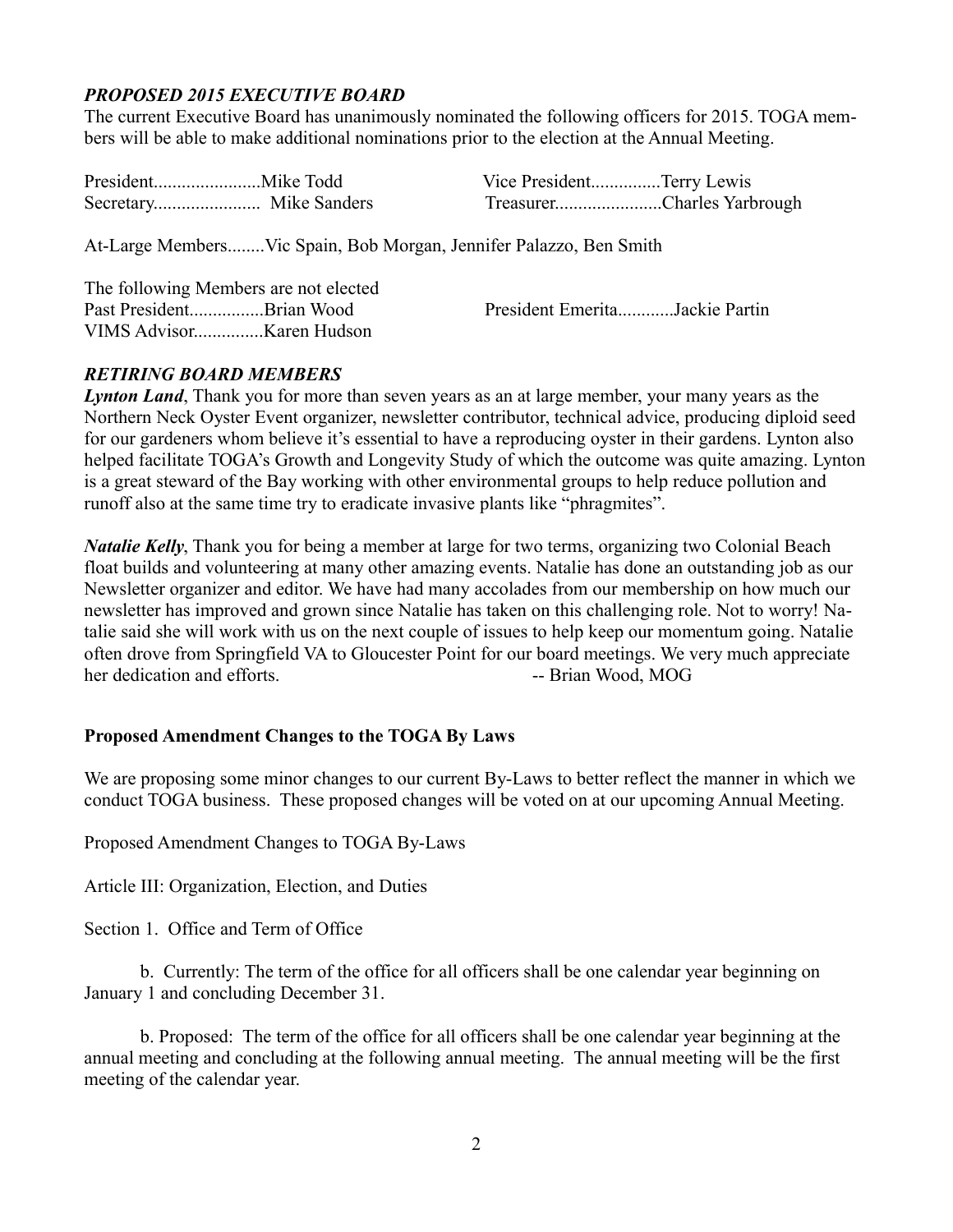#### Section 2: Elections

a. Currently: Elections will be conducted at the last meeting of the year.

a. Proposed: Elections will be conducted at the annual meeting.

Section 4: Currently: The Executive Board shall consist of the elected officers of the Association, the immediate Past President of the Association, and four members-at-large.

Section 4: Proposed: The Executive Board shall consist of the elected officers of the Association, the Past President of the Association, the President Emeritus, and four members-at-large.

a. Currently: A majority of the membership of the Executive Board shall constitute a quorum.

a. Proposed: A majority of the membership of the Executive Board shall constitute a quorum, including those participating by electronic means (teleconferencing, videoconferencing, etc.), when utilized.

b. Currently: All action and business conducted by the Executive Board shall be by a majority vote of Executive Board members present.

b. Proposed: All action and business conducted by the Executive Board shall be by a majority vote of the Executive Board members present. Board members may participate in person or by electronic means (teleconferencing, videoconferencing, etc.), when utilized.

-- Mike Todd, MOG

#### **Update on the TOGA/VIMS Fellowship Endowment (Honoring Jackie Partin and Mike Osterling)**

It was April 2011 when we established the endowment with VIMS for the purpose of supporting graduate students enrolled in the School of Marine Science of the College of William and Mary researching oysters and shellfish and, more broadly, the ecological restoration of the Chesapeake Bay. Thanks to many donors, volunteer fund raisers and float builders (float sale proceeds are donated), the endowment is currently funded at over \$93,000 (donation level not including investment earnings). A short blurb from Jennifer Dillon, VIMS Associate Director of Development, TOGA member and good friend to TOGA folks- "You all have done a phenomenal job continuing the momentum on this endowment and it has truly added to our program by having these resources available to support students  $\cdot$ ..."

So far, the endowment has helped three students, all of whom have met (or plan to meet) with TOGA folks and described their vital and interesting work at VIMS. Our first graduate student was PhD candidate Wenda Quidort, who worked on developing genetic techniques to detect and monitor adenoviruses in Chesapeake Bay waters and shellfish. She has since received her PHD and gone on teach Biology, Chemistry and Physics at Hudson Valley Community College in Troy, NY. Our second recipient is Masters student Brendan Turley who obtained his Bachelor's of Science from the University of Miami, Florida in 2006 with a double major in Marine Science/Biology and a minor in chemistry. After graduating, he worked as an aquaculture technician at the Rosentiel School of Marine and Atmospheric Science's Aplysia Facility for a year, and then spent six years as a NOAA-NMFS fisheries observer deployed on commercial fishing vessels in the Gulf of Mexico and South Atlantic. Brendan is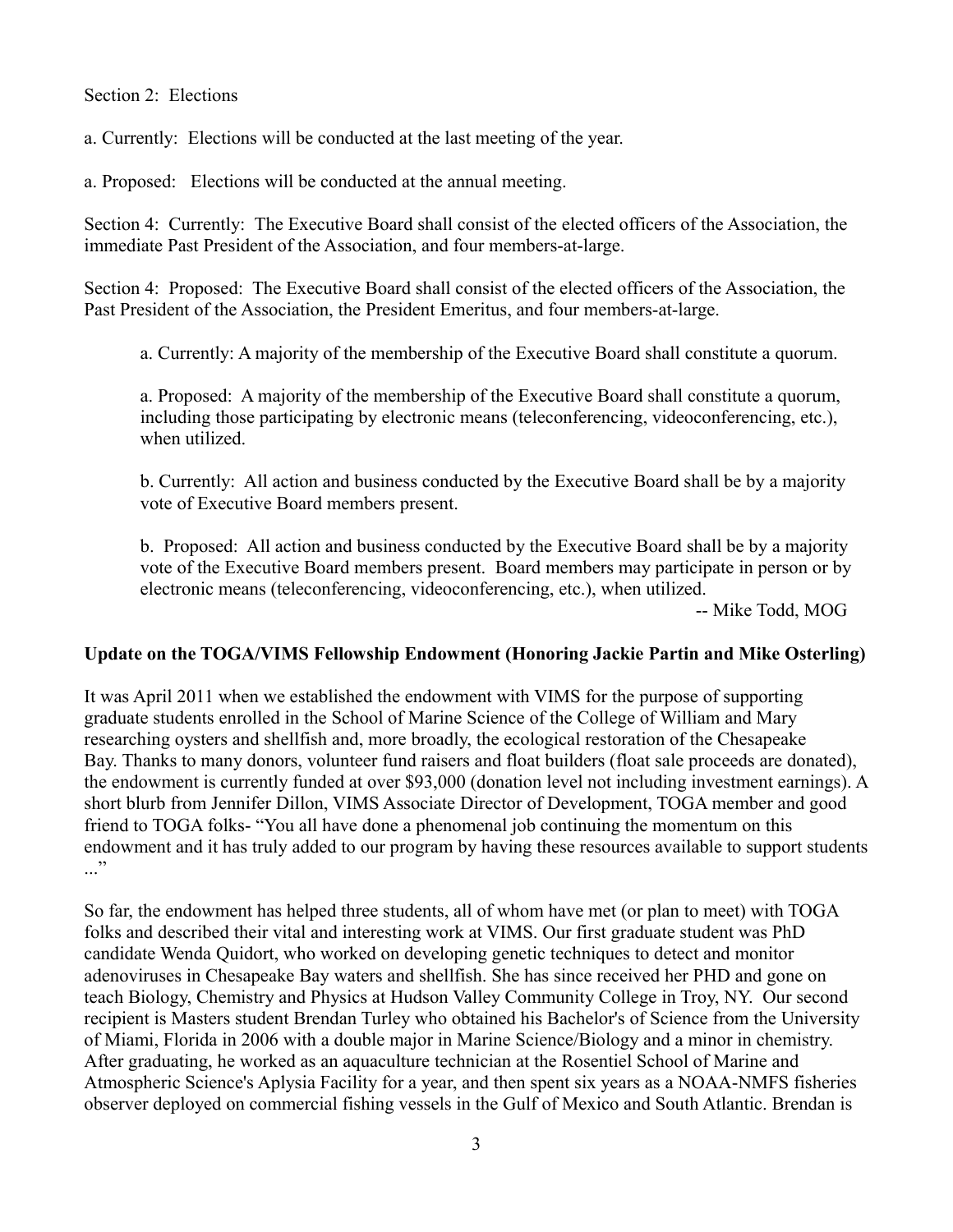now working on his Master's Thesis focused on population genetics. His project involves tracking oyster restoration efforts in the Lafayette River using model predictions and genetic markers. Our most recent recipient is PhD candidate Ann Arfken. See her article below.

If you would like to donate on-line, please go to **[www.oystergardener.org](http://www.oystergardener.org/)** and click on **TOGA/VIMS Endowment** at the bottom of the home page. To donate by mail, please make checks out to "VIMS Foundation", noting "TOGA Endowment" in the memo section, and mail to Virginia Institute of Marine Science Foundation, c/o The College of William and Mary, P.O. Box 1693, Williamsburg, VA 23187- 8779. All donations are tax deductible. The TOGA Board wishes to express their gratitude to all who have supported this effort. The state of the state of the state of the state of the state of the state of the state of the state of the state of the state of the state of the state of the state of the state of the state of

#### **Greetings Tidewater Oyster Growers!**



My name is Ann Arfken. I am currently finishing up my second year as a PhD student at the Virginia Institute of Marine Science. I am working with my advisor, Bongkeun Song, and committee members, Lisa Kellogg, Ryan Carnegie, Iris Anderson, and Michael Piehler, to study the role of oyster microbiomes in the nitrogen cycling processes of oyster reefs.

A little about me: I was born and raised in Indiana, and attended Miami University of Ohio for my undergraduate education. After receiving a BS in Zoology, I made a little detour

and decided to attend Wake Forest School of Law, where I graduated with my JD. After a little less than two years as an attorney in North Carolina, I jumped at the chance to return to the lab and follow my passion of scientific research. I attended the University of North Carolina at Wilmington and graduated with an MS in Marine Biology. Realizing I was not quite done with my academic pursuits, I decided to continue on and work towards a PhD in Marine Science at VIMS. Even though graduate school can be quite stressful at times, I really love what I do and I am always looking forward to answering the next question my research inspires!

A little about my research: My dissertation research is entitled "Implications of *Crassostrea virginica* microbiomes in the oyster reef nitrogen cycle". The aims of my research are to elucidate the community structure of microbes found in the gills, guts, and shells of oysters, and to examine the function of these microbial communities in the nitrogen cycle of oyster reefs. One of my goals is to determine whether a stable, 'core' microbiome exists in oyster guts and gills, and to assess what a healthy oyster microbiome looks like. Additionally, I am interested in understanding what effects seasonality, disease, and geography have on these microbial communities. Another important goal is to link different oyster microbiome structures to community function in the microbial nitrogen cycling processes. Certain microbes are able to remove nitrogen from estuaries by converting nitrogen species in the water and sediments to nitrogen gas. By determining the nature of different microbiomes in oysters, we will be better able to understand how oyster microbes influence the nitrogen cycle in an estuary. Combined, these goals will provide a greater insight into the health of oysters, and a better understanding of the positive impacts oysters have on reducing nutrients in the Chesapeake Bay. – Ann Arfken

#### **2014 Oyster Float Building Workshop**

Beautiful weather was enjoyed by all who attended this year's September 13th Oyster Float Building Workshop at the VIMS Hatchery. This year, as in the past, TOGA offered the standard Taylor Float, Flip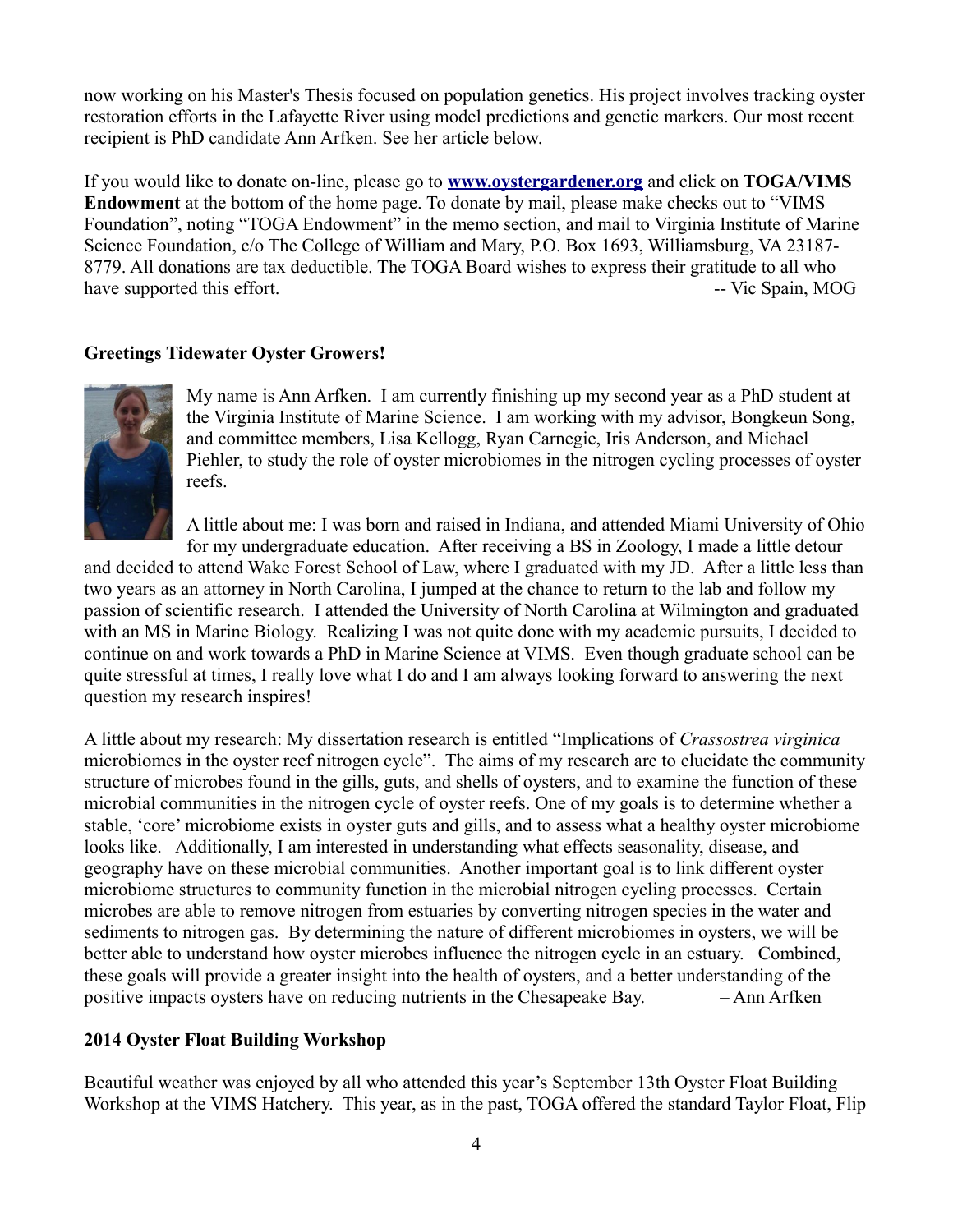Float and "Float Repair" station. Several vendors were there selling various accessory products and oyster spat/seed. Participants also had an opportunity to purchase Caps and T-Shirts with the TOGA logo. At the TOGA information tent MOGs chatted with several participants about oyster gardening and the VIMS Fellowship Endowment. The Chesapeake Bay License Plate applications were available.

This year's workshop resulted in 15 floats being built and over 95,000 oyster spat/seed being distributed by the vendors. The float building participants were seen helping each other build floats at the various workstations. Thank you to the volunteers who helped make this workshop successful. Next year's Oyster Float Building Workshop is being planned for early October 2015.

TOGA sold over 52 Pre-Built Floats and Devices at the workshop; which will result in a donation of over \$2,000 to the VIMS Fellowship Endowment. Our volunteers put in a lot of effort through August and September building these floats and devices. Thank you to all for using the order form to insure that we had your desired float or device available for you at the workshop.

-- Charles Yarbrough, MOG



Oysters and wine were in high demand at this year's Stratford Hall Wine & Oyster Festival. This popular event took place on a perfect fall weekend in September on the Oval at Stratford Hall in Westmoreland County. The 5000 people that attended the festival sampled oysters prepared a variety of ways, including raw on the half shell, fried, steamed and roasted. Nearly 30,000 oysters were consumed at the Festival, with their shells recycled for reef restoration in the Bay. Five regional oyster growers and 13 wineries came together with 50 artisan vendors and 11 food vendors to create a one of a kind atmosphere featuring oysters.

A special thanks goes to our 39 TOGA volunteers. In addition to educating many visitors at our TOGA booth, they assisted oyster growers and helped Stratford Hall in their ticketing process. TOGA also coordinated activities in a large education tent. This year's schedule featured an oyster shucking demonstration by world champion Deborah Pratt, cooking demonstrations from local chefs, and an education seminar on the oyster industry by Dr. Jim Wesson from VMRC.

As a direct result of this event, thousands of people have a better awareness of the joy and benefits of oyster gardening. Planning for the 2015 Festival is already underway, and TOGA will once again play a prominent role.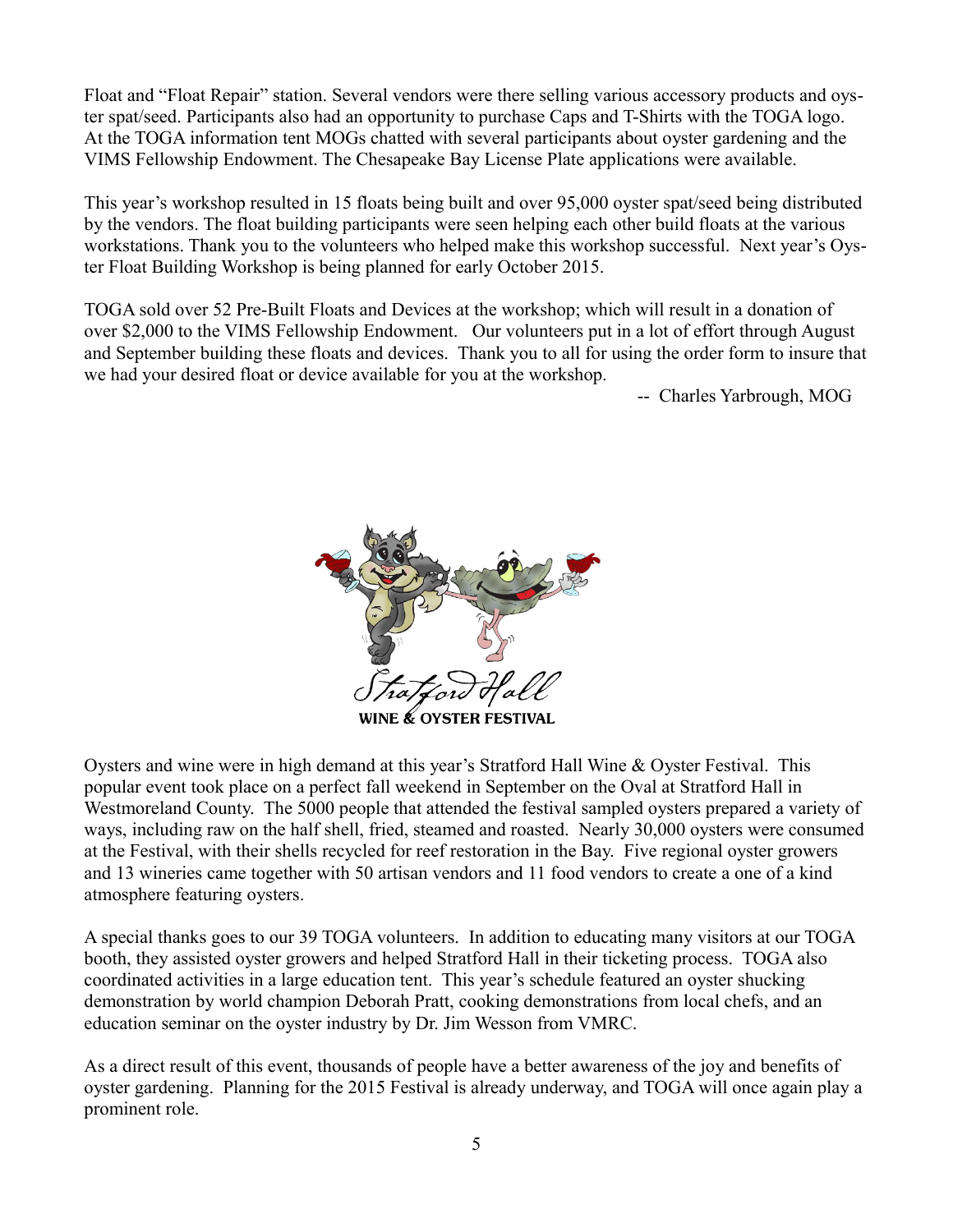### **5 th Annual Virginia Half Shell Tasting Event at Kelsick Market**

Even a Nor'easter could not dampen the spirits of the attendees at the November 1st, 2014 TOGA's  $5<sup>th</sup>$ annual Oyster Tasting Event (OTE) on Main Street Gloucester, VA. With the usual wonderful cooperation from Kelsick Market folks and the added warmth of the next door Puller Center floor space, what might have been a drizzly dreary day turned into a cozy and friendly gathering of over 160 happy oyster lovers.

We were so lucky to have these six oyster growers this year: Chapel Creek Oysters, Chessie Oyster Company, Great Wicomico Oyster Company, Mobjack Bay Seafood, Rappahannock River Oyster Company (with The Rappahannocks and Old Salts), and Ward Oyster Company. They presented the tasters with many variations of the Bay's best bivalves, and participants had fun filling out their oyster tasting guide cards and comparing notes with others around them. Some used their notes to remember from which place they wanted to buy extra oysters to either consume on the spot or bring home and enjoy later. This separate selling opportunity was a new feature in this year's OTE, and from the positive comments received, it will become a standard.

As in past OTE's it was our good fortune to have Deborah Pratt and her sister Clementine Macon on hand for entertaining shucking demonstrations, and also helping out at growers' booths. They are fast and the crowd loved the show!

Beth and her crew at Kelsick Market had some warm and delicious comfort foods ready to take the chill off those coming in. The Kelsick Market folks also provided the well-attended beer & wine concession along with all table condiments that added to the oyster tasting experience.

And the skilled labors of TOGA member Ken Hammond and sons led to super table creations and easy placement for the best seating areas we've ever had. They made the set-up and tear-down efforts go so smoothly, and that always is so much appreciated.

Additional special thanks can be given to Karen Hudson of VIMS for her services, Jackie Partin, TOGA Founder, for her guidance and Jeff Odell, TOGA volunteer organizer, for getting things together for this successful event.

The fundraiser raffle table was very popular this year, with the TOGA shirts, hats, apron, and unique oyster shucking block & knife sets pulling in many to say "Hey, I'd like that!" Along with the donated beach glass crafts and jewelry (by Ann Wood) that many were so pleased to take home. Jackie's grandson won the big oyster themed mobile, which he proudly showed to everyone in the hall. Brenda Sanders is our raffle ticket sales queen, and next year she shall have a tiara to befit her position.

All the hard efforts of the many volunteers deserve recognition. Thank you to the shuckers, set-up  $\&$ tear-down crews, booth managers, and ticket sales helpers (aided by PayPal use). To those who stayed to the end for cleanup support, the Puller Center lady said the place was left way nicer than she could have imagined, and we are more than welcome to come back again.

We are looking forward to the 6<sup>th</sup> Annual Oyster Tasting Event. If you have any comments or suggestions, please go to the TOGA website, [www.oystergardener.org](http://www.oystergardener.org/) and send us a line.

-- Ann Wood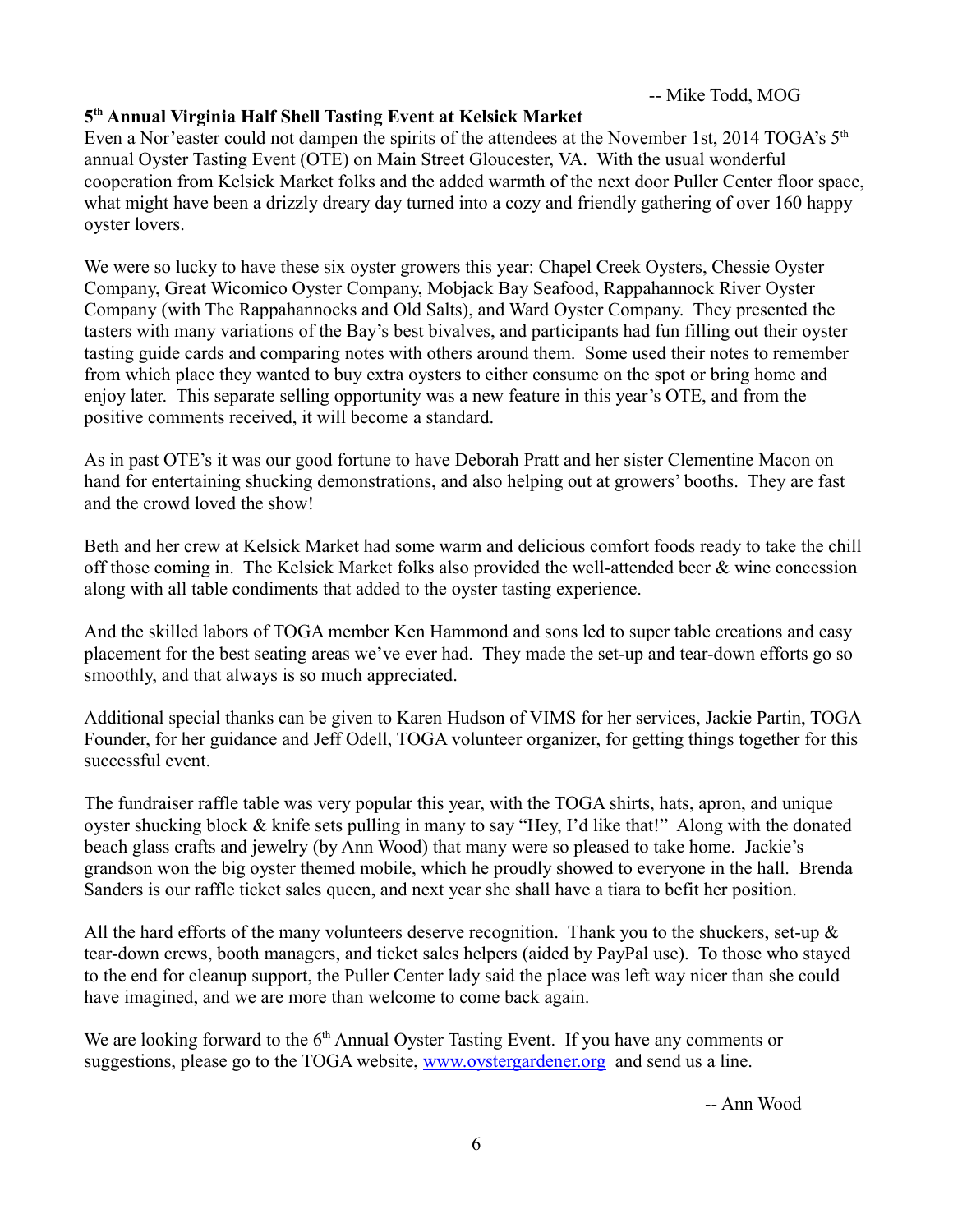#### **TOGA Lottsburg**

TOGA held its annual fall Northern Neck event in Lottsburg on Sat. October 18. It was a beautiful day and happened to correspond with a fair being held by Ace Hardware next door, so we probably got some additional attendance. That said, attendance was slim (about 30) and seed sales were slow. About 20 thousand small sterile oysters (triploids) spawned this year and three thousand larger fertile oysters spawned last year were sold. Fertile oysters from 2013 were all that were available because hatcheries did not produce many fertile larvae in 2014.

Karen Hudson, Shellfish Aquaculture Extension Specialist from the Virginia Institute of Marine Science, gave a presentation about oyster hatcheries: the process (broodstock conditioning, algal production and larval culture), industry trends, and current VIMS research in support of industry hatcheries. Hatcheries are the basis of a value added chain from shellfish farm to market. The economic activity associated with Virginia's shellfish aquaculture industry is over \$81 million- 76% from hard clam culture and 24% from oyster culture. Karen stressed that reliable hatchery production is the key to expanding the aquaculture industry, so we need to understand the cause(s) of production problems. She cautioned not to assume all hatchery problems are linked to the same cause. Water quality is the common theme that can have damaging effects on production but each hatchery site has very different environmental parameters and local drivers of water quality. VIMS is currently involved in three projects focused on shellfish hatchery support – a water quality monitoring program tracking a wide variety of parameters at commercial hatchery sites, harmful algal bloom (HAB) research keeping watch on emerging nasty species and evaluating the potential larval oyster mortality from exposure to residue associated with Gwynn's Island Bridge repainting. TOGA members take note -- you are partners in the HAB research by providing an expansive geographic network for reporting algal blooms.

Lynton Land gave a brief "How to Garden" presentation at the end of the program (posted on the TOGA web site [www.oystergardener.org\)](http://www.oystergardener.org/), describing the pros and cons of the kinds of gear available to gardeners, as well as how to choose the size and kind of seed oysters to grow.

-- Lynton Land

#### **Equipment Corner**

**Bender Blues --** Has your bender come unhinged? The benders have saved float builders countless



hours in folding the mesh wire into cages. However, after a number of cycles, the 4 inch strap hinges we were using would deform and break. We are now using a 3 inch door hinge, and have increased the number of hinges (3 for a 42" bender, 4 for a 50" bender). The photo shows a recentlyfabricated 50 inch bender. The barrel of the door hinge is stronger, but still small enough to allow the correct geometry. If you purchased an older version from TOGA, we would be happy to retrofit it for you at no charge. Please contact Vic Spain at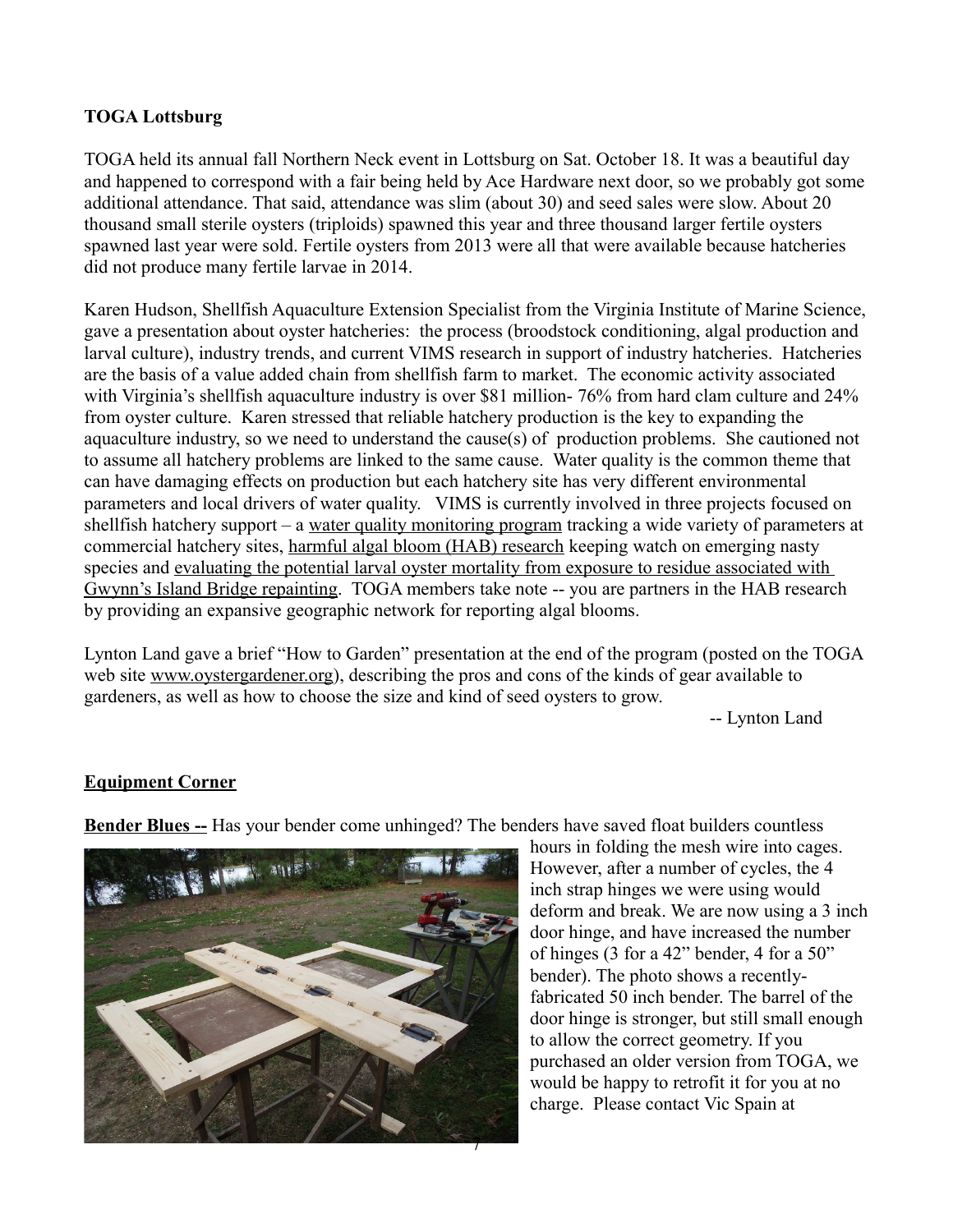#### [vicspain@rocketmail.com.](mailto:vicspain@rocketmail.com)

**Flip Float Lift-** A new set of instructions for the lift is on our Devices and Designs page [\(http://media.wix.com/ugd/9d48db\\_6d159dc2c0174a4aa5fb3fb990634c07.pdf\)](http://media.wix.com/ugd/9d48db_6d159dc2c0174a4aa5fb3fb990634c07.pdf). There was one incident where the bottom braces collapsed with an overloaded flip float. Not likely to be a problem, but I have since started reinforcing these braces with some metal straps. Also, some might prefer to use the strong crab pot line we get from Ocean Products on the winch instead of the strap that comes with the winch. That's an easy change if you have the line. We will get you some if you need it. Please contact Vic Spain at [vicspain@rocketmail.com.](mailto:vicspain@rocketmail.com) -- Vic Spain, MOG

**MailChimp --** In the past year we have tried to improve our communications with members. Lots of things happen between newsletters so we wanted a faster way to get info out to you. Have you ever tried to email 600 folks with yahoo mail or gmail? We found it very difficult. As you may know, there is bad free stuff and good free stuff on the internet. MailChimp is one of the good guys.

As long as our membership does not rise above 2000, (we thought the current 600 was pretty good), we can use MailChimp service for free. Because we are continually getting new members and updating membership information, we update the MailChimp list almost everytime we send out an email to the membership. It's fairly easy once you get the hang of it. MailChimp allows us to save templates with our logo, provides feedback if there are syntax errors in our mail list, tells us how many messages bounce and how many opened the email. Good info to have. So far it looks like about 70% of you open email from TOGA.

We do not intend to inundate you with email or solicitations. We just want you to know about TOGA happenings that we think many of you are interested in. So it is important that we have your current email address, and we know from the bounces that quite a few of our email addresses are out of date. If you are a current member and have an email address but have not been getting our MailChimp emails, please let us know by emailing Vic Spain [<vicspain@rocketmail.com>](mailto:vicspain@rocketmail.com) and Ann Williams  $\langle \text{annorganizer}(\hat{\omega}\rangle \text{ahoo.com}\rangle$ . Also, when you renew your membership, be sure to give us all your contact information, because frequently it has changed and we have no way of knowing.

Learn more about MailChimp at<http://mailchimp.com/about/>

-- Vic Spain, MOG

### **2nd Annual Middle School Writing Contest Announced to Encourage Students to Learn About Oysters**

After a very successful initial Middle School Writing Contest, the Tidewater Oyster Gardeners Association (TOGA) is sponsoring the Second Annual Middle School Writing Competition, with three prizes of \$150, \$100, and \$50 for first, second and third places respectively. The theme of the essays is "Consider the Oyster"- a wide open category that must include an essay based on oysters.

The competition is open to all Virginia students in grades 6, 7 and 8. Home-schooled students are welcome to enter.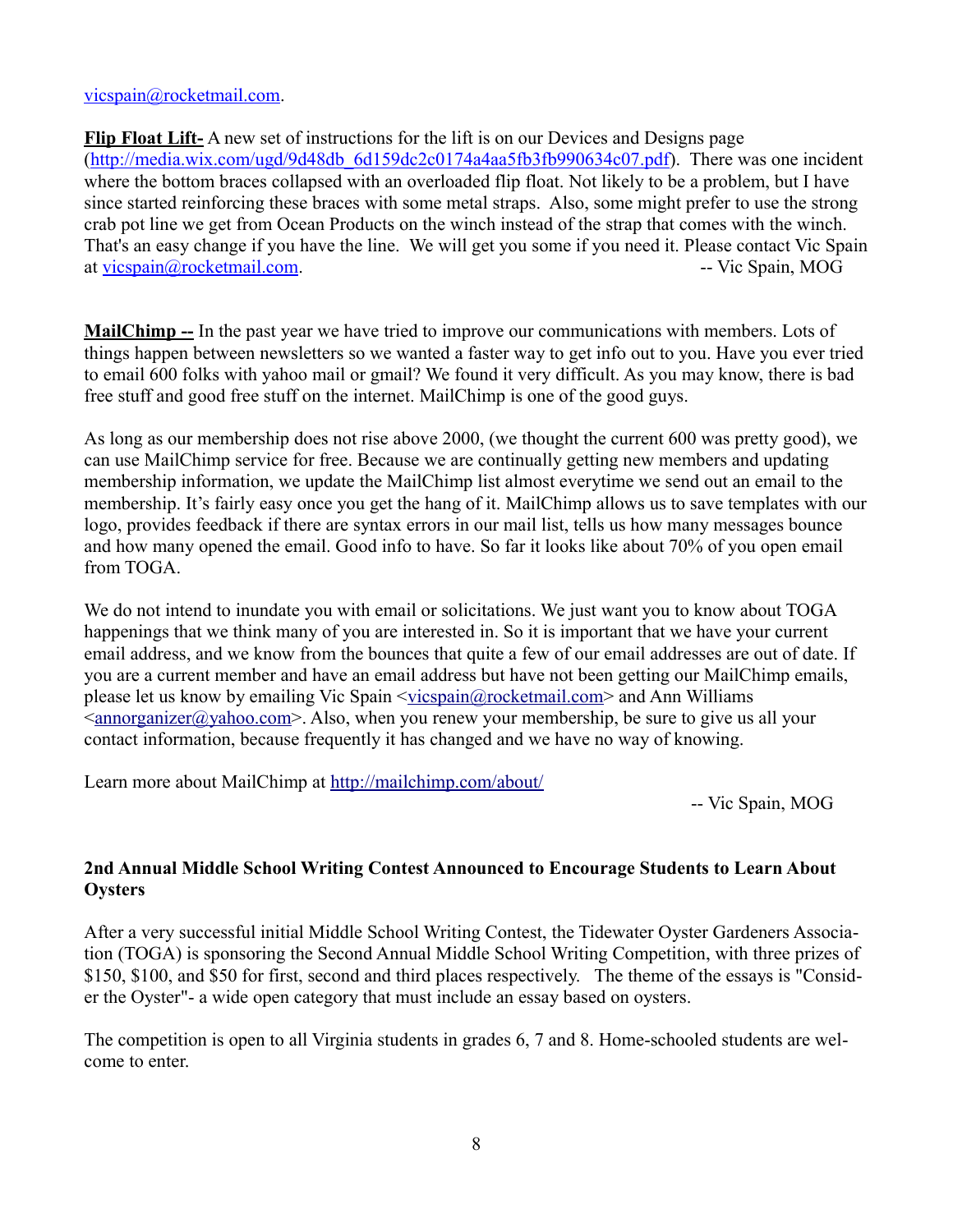Prizes will also include gear from outdoor sports businesses and Supporting Members of TOGA. Winners will be announced and awards presented at the Tidewater Oyster Gardeners Association annual membership meeting at the Virginia Institute of Marine Science in January, 2016. The winner's parents, a mentor, or a teacher may be guests of TOGA for the presentation event. The winning entries will be read by the students at the awards program during the Annual Meeting.

The three top winners will be published on the TOGA Web site, and may be published in other publications or web sites, including the Virginia Outdoor Writers Association website.

"If you know of any aspiring young writers, please encourage them to enter the contest," said Brian Wood, President of TOGA. "This is a great way to involve young people in learning about oysters, and having their work published gives young writers the recognition that could lead to many wonderful careers," he said.

The article should be written in WORD format and attached to an e-mail. The submissions can be made between now and the December 15, 2015 deadline. For more information go to [www.oystergarden](http://www.oystergardener.org/)[er.org.](http://www.oystergardener.org/)  $\blacksquare$ 

### **TOGA Members Asked to Help**

We would like to make the winners of our Middle School Writing Contest feel very special when they receive their awards at the annual meeting on January 24th. In our literature we mentioned their prize money, but also said they would receive items from members and oyster related businesses. We need your help in providing some of those items.

If you have an oyster related T-shirt, ball cap, spare shucking knife, or good oyster book you've already lightly used, it would make a great addition to our prizes to these youngsters. Or maybe you are acquainted with the owners/managers of an oyster related business, such as a grower, restaurant, or one of the many festivals we attend. They might have an item or two they would like to donate, including caps and shirts, or a gift certificate for free admission, a meal, or even a tour of their facility. I'm sure we could mention their generous donation when we make the awards to the students.

This organization has a very large membership, and with just a little help from you, we can make this a truly special event for these aspiring and talented students. If you have any questions, or have a donation, please contact Terry Lewis at lewistmn@msn.com or call 804-693-2687.

-- Terry Lewis, MOG

#### **List of Upcoming TOGA Events**

TOGA participated or sponsored over 40 events in 2014 and we are expecting another busy year in 2015. Some of our key events are listed below, but we encourage you to regularly check the calendar on the TOGA website [www.oystergardener.org](http://www.oystergardener.org/) for upcoming events.

Northern Neck Float Workshop, Tentative date late April Historic Garden Week (Hampton – Newport News) April 22 Spring Middle Peninsula Oyster Fair, Tentative date May Spring Northern Neck Oyster Fair – Tentative date June 6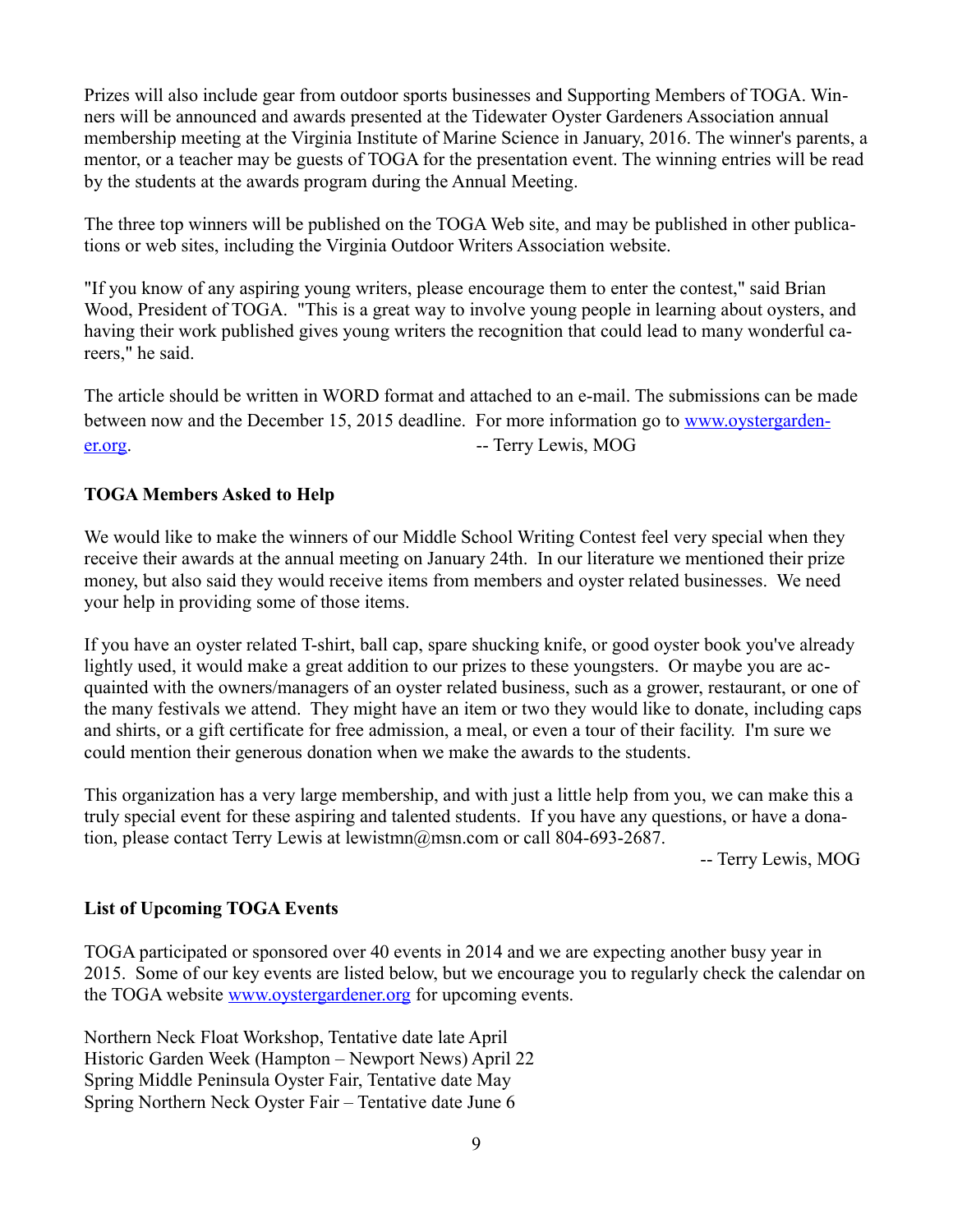RivahFest, Tappahannock, VA, June MOG Course, 2 days in June or July Stratford Hall Wine and Oyster Festival, September 19 and 20 TOGA Float Workshop, Tentative date early October Half Shell Oyster Tasting, Tentative date early November

-- Mike Todd, MOG

# **Upcoming 2015 TOGA membership dues increase**

As presented to the attendees of the Annual TOGA membership meeting in January 2014, the forecasted budget shortfalls led to the need of increasing the yearly membership dues from \$10 to \$15. It was voted upon to initiate this increase in the 2015 calendar year. At all the 2014 TOGA event booths we provided new and renewed members with this clarification that dues for 2014 were \$10 and would become \$15 in 2015.

Non-profit organizations depend upon their membership to sustain the efforts of the group. Volunteers give of their time and others provide resources as they best can. In many ways the standard membership fee is a simple and easily understood base for the association to build upon. So it is a critically important feature in any group of likeminded individuals.

TOGA truly appreciates that in today's world every dollar counts and the dues are used in the most efficient manner to get as much out of each contribution. All members are more than welcome to provide their input when visiting the TOGA website.

If the address label on this newsletter shows the year 2014 or earlier, your 2015 dues are due in January 2015. While it's on your mind, please fill out the form on the following page and mail it in soon.



Our newsletter was paid for by funds generated from the sale of Chesapeake Bay license plates. These funds also help pay for the Spring Fairs and the MOG course. See **http://dmv.virginia.gov/exec/vehicle/splates/info.asp?idnm=CB**

*Your best source of TOGA information is at www.oystergardener.org*



Happy Holidays from all of us at TOGA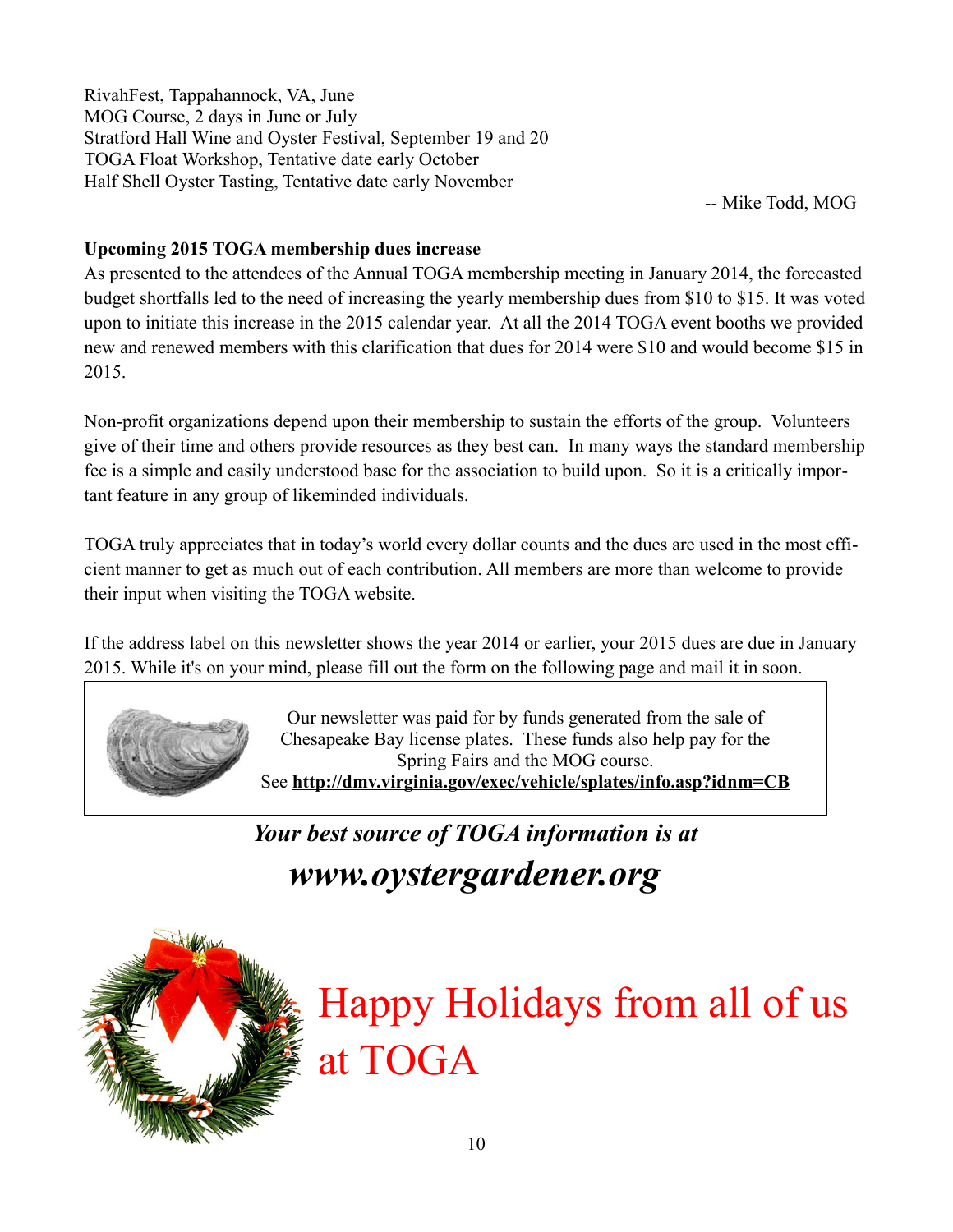# **Please Share this TOGA Membership Form**

You are invited to become a member of the Tidewater Oyster Gardeners Association, a group of people interested in growing oysters for fun, for delicious food, and to help restore the health of the Chesapeake Bay. You may also use this to renew your membership.

Members...

•Receive newsletters with the latest oyster gardening information

•Participate in educational events sponsored by TOGA

•Learn about innovations in oyster gardening techniques

•Benefit from the expertise of hundreds of others interested in growing oysters

Membership is \$15.00 for one year, individual or family. This ensures that you will

receive regular newsletters and notice of upcoming events.

# **NOTES**

- Annual membership has increased to \$15 for 2015 and beyond, as approved by the membership.

- The number by your name on this newsletter address block indicates the latest year for which your dues have been paid.

Please fill out membership form below and send to **TOGA, PO Box 2463, Gloucester, VA 23061** with a check for \$15.00 membership dues, payable to TOGA. If you want, you can make an additional donation to support TOGA's educational activities. You can include it in the same check.

| <b>TOGA Membership</b>                             |  |  |  |  |  |  |
|----------------------------------------------------|--|--|--|--|--|--|
| Check New member or<br>Renewal Additional Donation |  |  |  |  |  |  |
| Name                                               |  |  |  |  |  |  |
|                                                    |  |  |  |  |  |  |
| City, State, and Zip                               |  |  |  |  |  |  |
| Phone                                              |  |  |  |  |  |  |
| Email                                              |  |  |  |  |  |  |